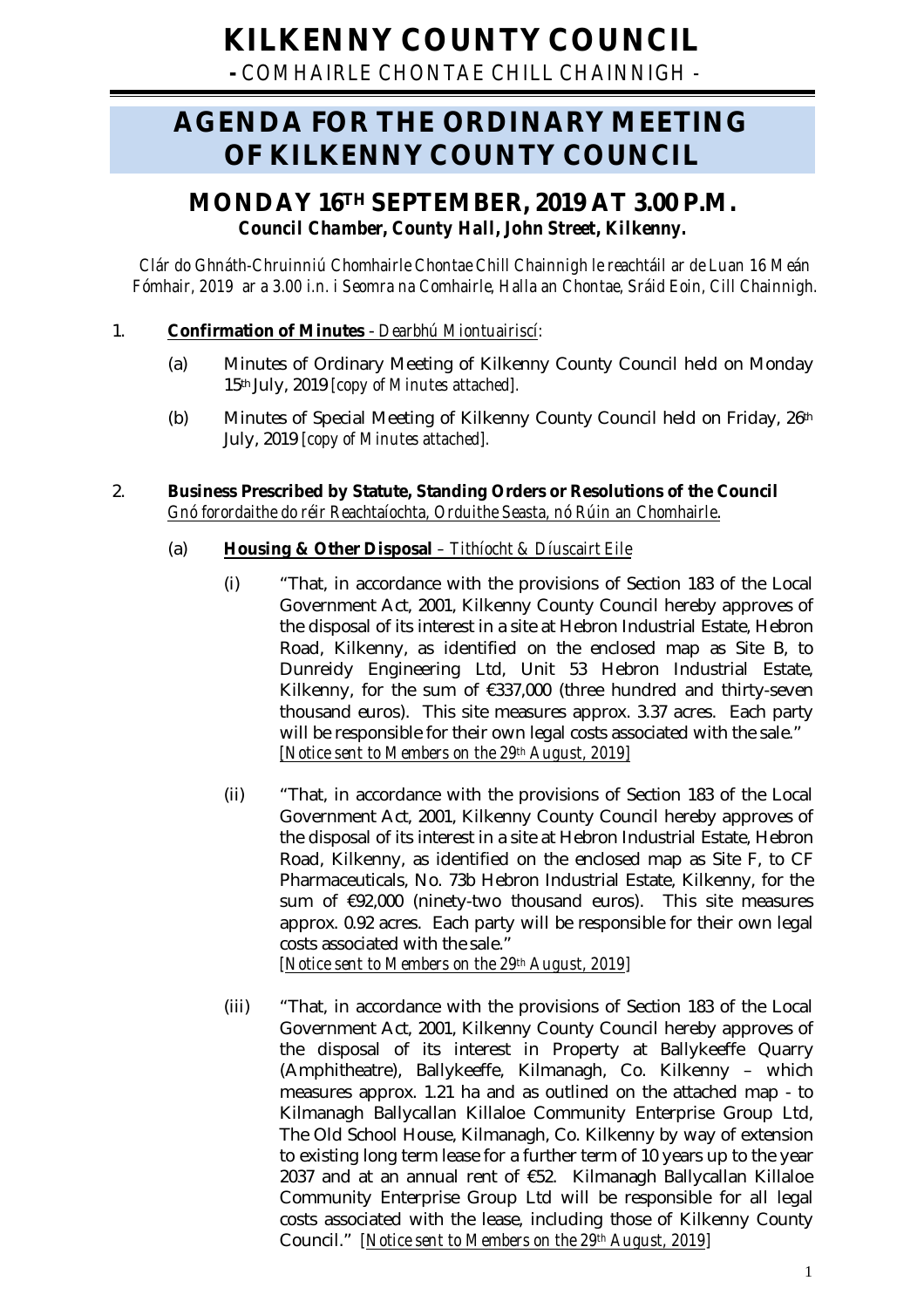(iv) "That, in accordance with the provisions of Section 183 of the Local Government Act, 2001, Kilkenny County Council hereby approves of the disposal of its interest in land at 16 Cluain Mhuire, Goresbridge, Co. Kilkenny (as identified on the attached map) to John Brennan and Kathleen Brennan, 16 Cluain Mhuire, Goresbridge, Co. Kilkenny for the nominal sum of €100 (one hundred euro) with the Purchaser being responsible for all legal costs associated with the sale, including those of Kilkenny County Council. Area measures 0.22 acre." *[Notice sent to Members on the 30th August, 2019]*

# (b) **Planning** *– Pleanail*

- (i) Part 8: Ormonde Street Enhancement *[Report Attached].*
- (ii) Part 8: Proposed Housing at Parcnagowan *[Report Attached]*

# (c) **Environment** - *Timpeallacht*

- (i) Anti-Litter/Anti-Graffiti Awareness Grants *[Report Attached].*
- (ii) Climate Adaptation Strategy *[Report to Follow].*

# (d) **Housing** – *Tithíocht*

(i) Traveller Accommodation Programme 2018 – 2023 *[Report Attached].*

# (e) **Finance** *– Airgeadas*

- (i) Annual Financial Statement 2018 *[Report Attached]*
- (ii) Local Government Audit Report *[Report Attached]*
- (iii) Local Property Tax *[Report to Follow]*

# (f) **Corporate Affairs** - *Gnóthaí Corparáideacha*

- (i) Chief Executive's Monthly Report *[Report Attached].*
- (ii) Draft Corporate Plan *[Report Attached]*
- (iii) Draft SPC Scheme 2019-2024 *[Report Attached]*
- (iv) Nomination to Following Committees:
	- Strategic Policy Committee 1: *Economic Development, Enterprise Support and Tourism, Planning & Development Policy*
	- Strategic Policy Committee 2: *Transportational Policy/Mobility Management & Water Services*
	- Strategic Policy Committee 3: *Housing*
	- Strategic Policy Committee 4: *Environment Protection, Climate Action & Energy*
	- Strategic Policy Committee 5: *Community, Cultural & Fire Services*
	- Naming of Infrastructure
	- Carlow/Kilkenny Energy Agency
	- Kilkenny Recreation Sports Partnership
- (v) Audit Committee Charter & Work Programme *[Report Attached]*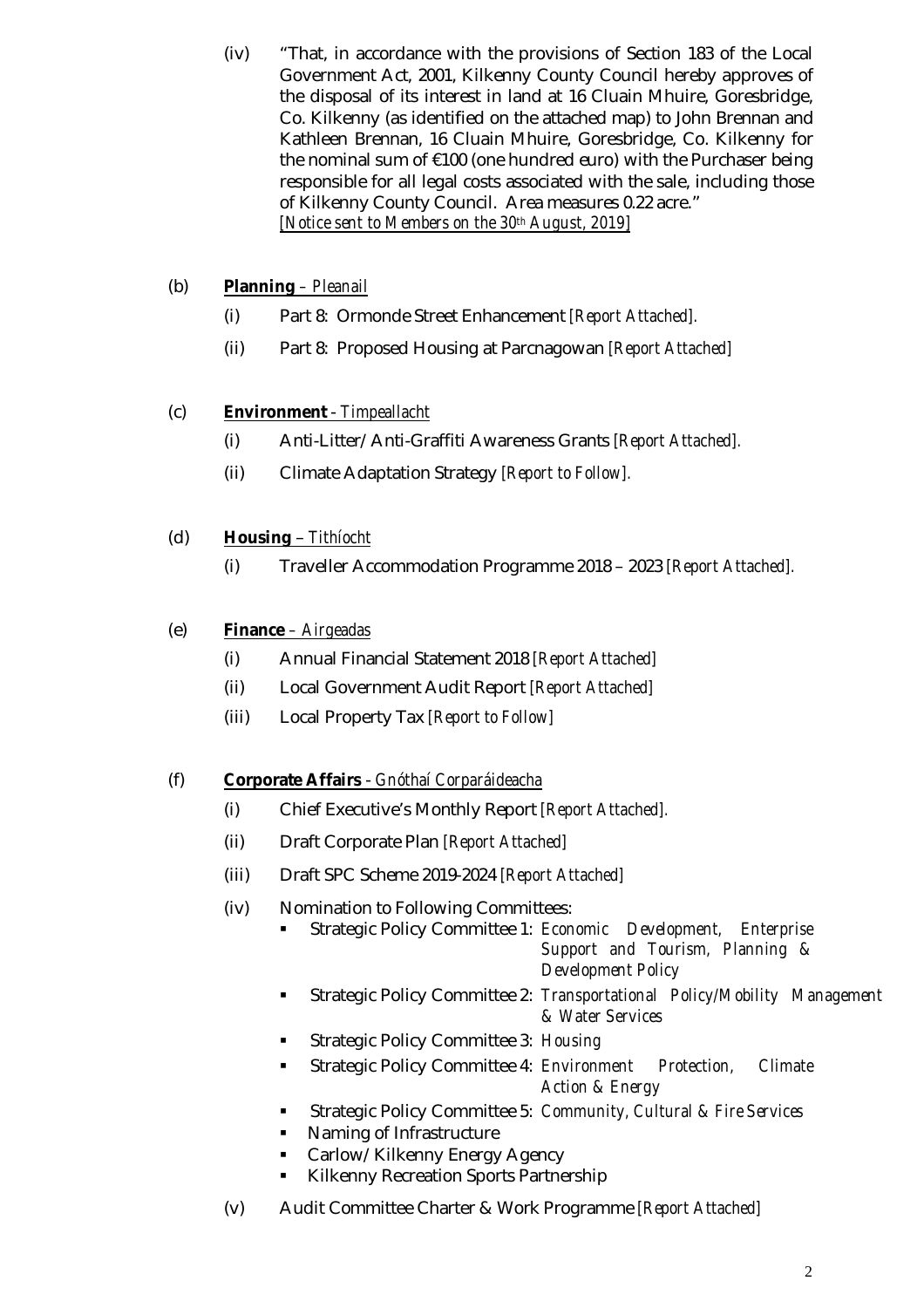# (g) **Economic Development** – F*orbairt Eacnamaíoch*

(i) Update: Abbey Quarter.

# (h) **Community & Culture** - *Pobol Cultúr*

(i) Watershed *[Presentation].*

#### 3. **Correspondence** *- Comhfhreagras*

(i) Letter from HSE in connection with MRI Scanner Project St. Luke's Hospital *[Attached]*

#### 4. **Business adjourned from a previous Meeting***- Gnó ar athló ó chruinniúroimhe seo*

### 5. **Fix Dates & Times of Meetings** *- Dátaí agus Amanta do chruinnithe a shocrú:*

(i) Schedule of Meetings from September 2019 to December 2019 *[Attached].*

#### 6. **Consideration of Reports & Recommendations of Committees of the Council***-Plé ar Thuairiscí agus Moltaí ó Choistí an Comhairle:*

#### 7. **Other Business set forth in the Notice convening the Meeting –** *Gnó Eile romhainn i bhFógra reachtála an Chruinnithe*

#### 8. **Education & Training***– Oideachas agus Oiliúint*

(i) Conferences – Request for approval to attend as per circulated list *[attached].*

# 9. **Matters Arising from Minutes** - *Gnótha ag éirí as Miontuairiscí*

# 10. **Any Other Business** - *Aon Ghnó Eile*

# 11. **Notices of Motion** - *Fógraí Rúin:*